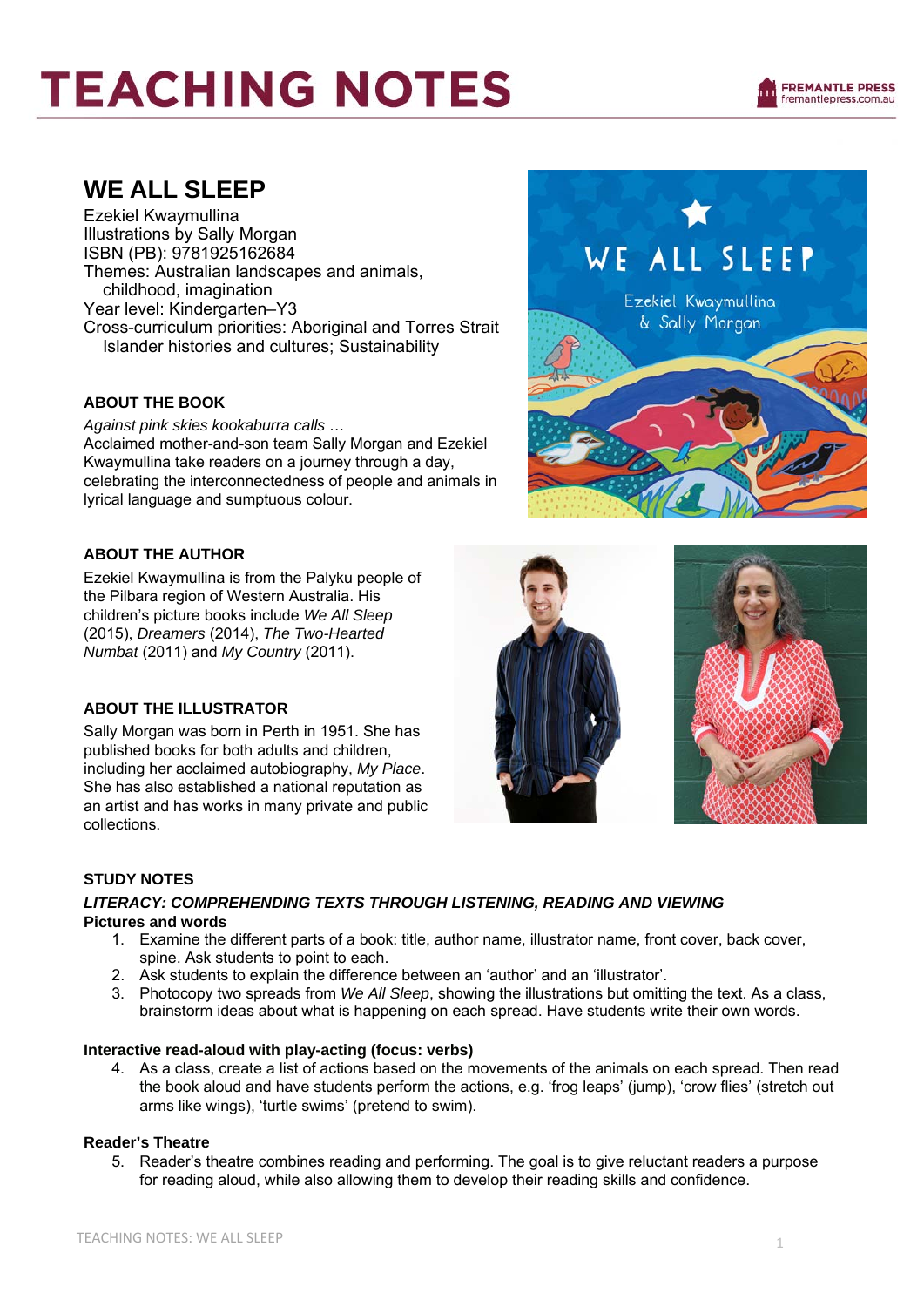- Select one student to read the title of the book, the author's name and the illustrator's name.
- Select eleven students who wish to be 'narrators'. Allocate them one spread each to read aloud, e.g. the first student will read, 'Against pink skies kookaburra calls.'
- Select one student to act the part of the child.
- Invite the remaining children to create a mask depicting their favourite animal in the story. Students will come onto the stage and act as their animals when the narrator reads the appropriate sentence.
- Have the entire 'cast' (class) come onto the 'stage' together to read the final sentence in chorus: 'We all sleep.' Then have students lie down and pretend to sleep (ending pose).
- You may like to perform this as an assembly item.

#### **Puppet show**

6. Ask students to create their own animal puppets, which they can use to retell the story. Show them several different mediums they can use, e.g. pastels, watercolours, water pencils or cut-outs of geometric shapes such as triangles and rectangles.

#### **Visual literacy**

- 7. In groups of four, have students examine the illustrations in detail.
	- a. What style has illustrator Sally Morgan used to draw the characters realistic, cartoon, abstract, fantasy?
	- b. What medium has she used collage, black and white, watercolour etc.?
	- c. Where has the illustrator positioned objects on each page and what effect does this create?
	- d. What shapes can students see? Can students identify any patterns?
- 8. How many animals can you count on each page? Be careful some of them may be hiding at the edge of the illustration! Hint: look out for fish!
- 9. There is one animal that appears on every page of *We All Sleep* can you find it?

#### **Comprehension strategies to practise (Kindergarten to Y3)**

- Sounding out words aloud (not only in your head)
- Phonics (blending and segmenting)
- Using illustrations to help predict unknown words
- Predicting words by recognising familiar letter patterns

Depending on the needs of your class, the story can be used to practise finding initial and final sounds (e.g. point to a word on the page that starts with 's') to develop letter/sound awareness. Or they can be used to practise fluency and expression for more advanced readers, who may likely still be challenged by some of the vocabulary (e.g. mangrove, kookaburra).

*We All Sleep* can be used for different reading sessions, including:

- Modelled reading as a whole class
- Guided reading in small groups
- Shared reading in student pairs
- Independent reading

#### *LITERACY: COMPOSING TEXTS THROUGH SPEAKING, WRITING AND CREATING*

#### **Spelling and vocabulary**

- 10. Have children practise the correct spelling of common sight words included in the book, e.g. *over, from, on, in, with, by, the, we, all*
- 11. Have students keep a personal dictionary, adding new words they encounter under the letter of the alphabet with which they start. Students should include the correct spellings for each of the animals in the story:
	- kookaburra
	- frog
	- magpie
	- galah
- goanna
- crocodile
- turtle
- snake
- pelican
- crow dingo
-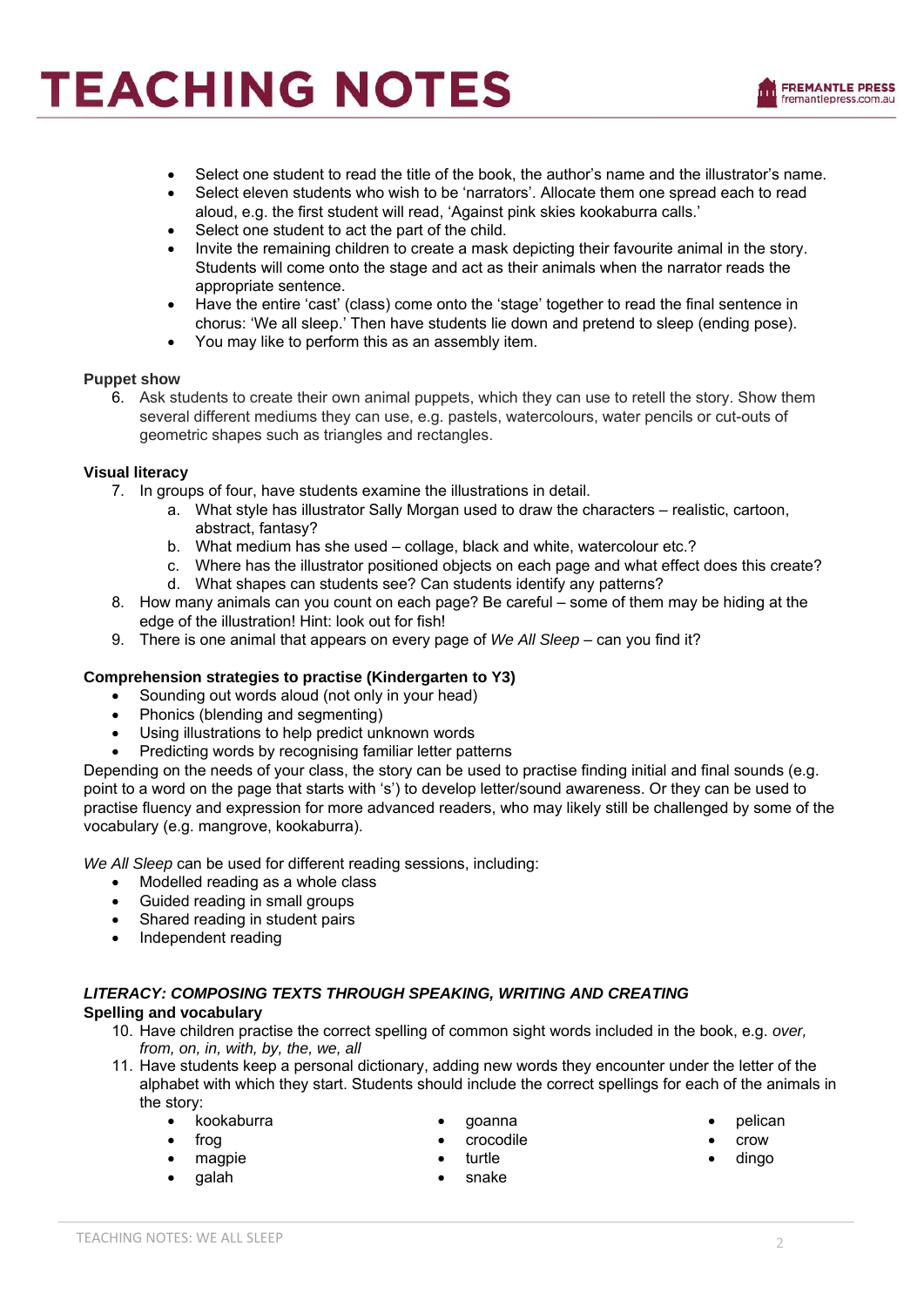

#### **Fun ways to practise spelling!**

- 12. *Water words* students use a paintbrush and cup of water to write their spelling words on the ground outside the classroom.
- 13. *Hangman*  students play 'Hangman' but must select a word from *We All Sleep* as the mystery word*.*
- 14. *Spelling Bingo*  create bingo grids that contain the list words from *We All Sleep* (instead of numbers)*.*
- Play as a class or in small groups, with children taking turns each or the teacher as the 'bingo caller.'

#### **Verbs and adjectives**

- 15. Create a class definition for the term 'adjective'.
	- a. Why are adjectives important in story writing? What do they do?
	- b. Read the book as a class and collect adjectives, e.g. pink, shady, rocky.
	- c. Have students use these in a sentence.
- 16. Create a class definition for the term 'verb'.
	- a. Why are verbs important in story writing? What do they do?
	- b. Read the book as a class and collect verbs, e.g. slithers, scratches, hides, lies.
	- c. Have students use each these in a sentence.
- 17. Print the adjectives and verbs you have collected as a class on individual cards. Shuffle them, then have students sort the cards into two categories – adjectives or verbs.

#### **Poetic language**

- 18. What is **alliteration**?
	- a. Find examples of alliteration in the book, e.g. '**k**ookaburra **c**alls'; '**s**nake **s**lithers'.
	- b. Experiment with alliteration to create five word-pairs on the theme 'Australian animals'.
- 19. What is **consonance**?
	- a. Find examples of consonance in the book, e.g. 'Against pink skie*s* kookaburra call*s*', 'In green wave*s* turtle swim*s*.'
	- b. Experiment with consonance to create you own sentences.
- 20. Create a free-verse poem on the theme 'Australian animals'.

#### **Creative writing**

- 21. Write an imaginative story about a day in the life of your favourite animal from the story. Where do you live? What do you eat? How will you spend your day? What dangers will you face? What adventures will you have?
- 22. What makes you unique? How are you similar and different to your friends? Write a poem entitled 'What makes me special'.
- 23. Plan and draft a short story on one of the following topics.
	- We all sleep, and often we dream. What kind of things can we do in dreams that we can't in waking life? Write a story about a day at school where you had the powers you can have in a dream!
	- What is the difference between a dream and a nightmare? Write a story about a frightening nightmare.
	- Write a story that ends with: '... and then I woke up.'

#### **Written report**

24. Research your favourite animal from *We All Sleep* and write a report using the subheadings: habitat, diet, physical characteristics, life cycle, native/not native to Australia, conservation status.

#### **Speaking and listening**

25. Research the life cycle of your favourite animal from *We All Sleep*. Present your findings to the class or in small groups. You may like to make a poster depicting each stage of the life cycle. Try to include drawings and/or images.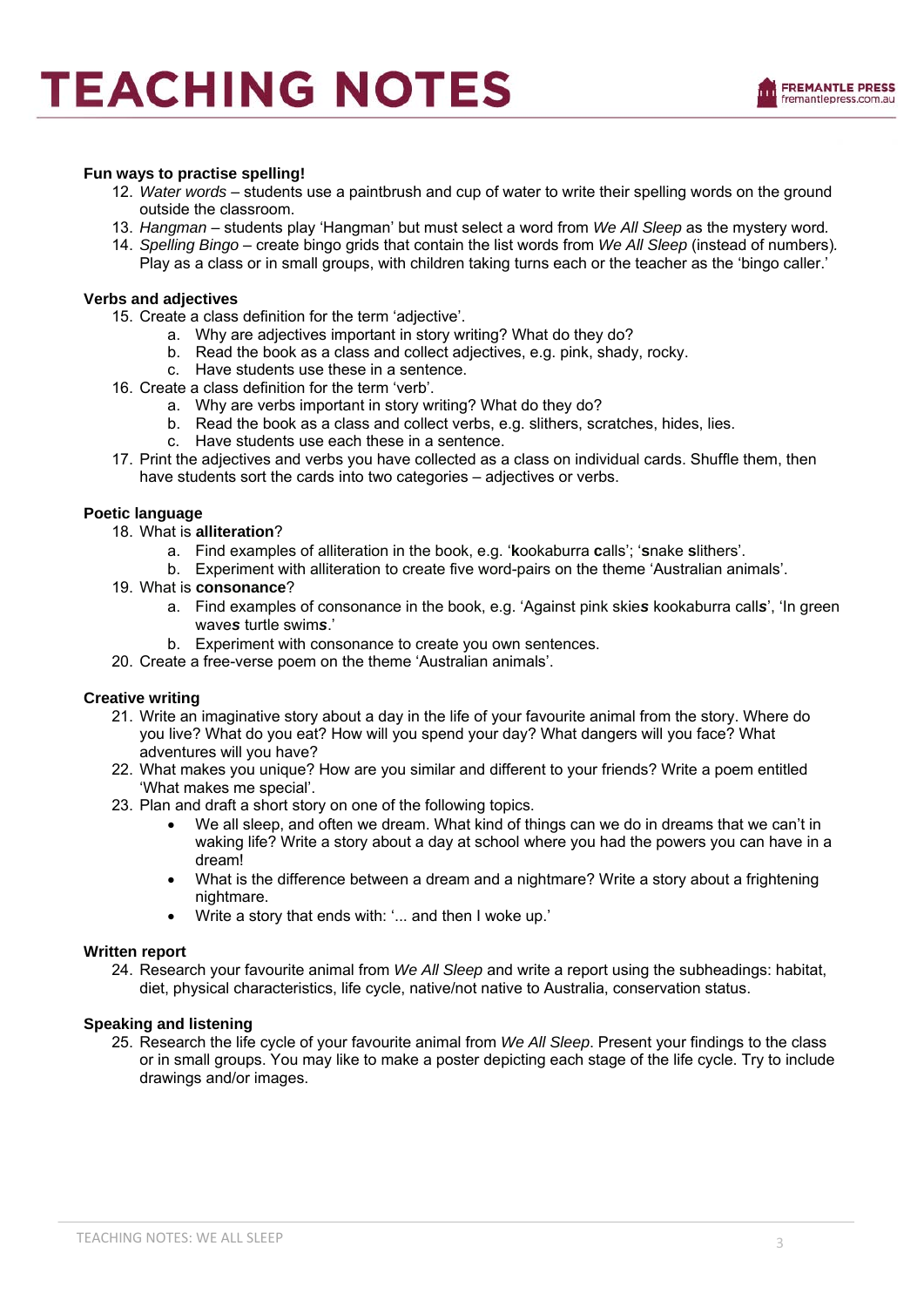#### *CROSS-CURRICULAR LINKS*

#### **Art**

- 26. As a class, students discuss their understanding of the term 'artist'. List different kinds of artists, e.g. painters, sculptors, graffiti artists, photographers, mixed-media artists, print artists, illustrators etc.
- 27. Who is your favourite artist? Why do you admire their work?
- 28. View some of the artworks created by the illustrator of *We All Sleep*, Sally Morgan.
- 29. *Continue the story*  students create their own page about an Australia animal to add to *We All Sleep*. They should come up with a sentence similar to Ezekiel Kwaymullina's and an illustration similar Sally Morgan's. Hold a class exhibition and invite other classes/parents.
- 30. Undertake a class excursion to an exhibition at your local or state art gallery.
- 31. Undertake a class excursion to an exhibition at a gallery of contemporary art in your region.
- 32. Plan and create a class and/or school sculpture made from recycled materials that will educate others in your school about 'eco-art'*.*
- 33. Create a mask of your favourite animal from *We All Sleep* to use in a reader's theatre performance of the book.

#### **Science**

- 34. Visit the Australian animals exhibit at your local zoo to learn more about endangered species.
- 35. Explore food chains and food webs in different Australian habitats.
- 36. Explore the classification system for different kinds of organisms mammals, reptiles, amphibians, insects etc.
- 37. *We All Sleep* takes readers on a journey through a day, from sunrise to sunset. It lends itself to a unit of study on time – how to read analogue and digital clocks, *am* and *pm*, 24-hour time etc.

#### **Sustainability cross-curricular priority**

- 38. Many of the Australian animals and natural environments depicted in *We All Sleep* are currently under threat for a variety of reasons. Research ways in which students can contribute to sustainable living. For 'change the way you live' links visit http://www.wwf.org.au/get\_involved/change\_the\_way\_you\_live.
- 39. Create a poster or pamphlet advertising this information to your school community. Suggested topics:
	- Recycling
	- Sustainable shopping
	- Transport car and air travel and offsetting
	- Saving water
	- Reducing energy consumption
	- Green building design
	- Ethical and responsible investment
- 40. Create a recycling project at your school. What everyday classroom materials can be recycled?

#### *AUSTRALIAN CURRICULUM LINKS BY YEAR LEVEL*

Foundation Year

- Recognise that texts are created by authors who tell stories and share experiences that may be similar or different to students' own experiences (ACELT1575)
	- Respond to texts, identifying favourite stories, authors and illustrators (ACELT1577)
- Listen to and respond orally to texts and to the communication of others in informal and structured classroom situations (ACELY1646)
- Identify some differences between imaginative and informative texts (ACELY1648)
- Understand that some language in written texts is unlike everyday spoken language (ACELA1431)

Year 1

- Discuss how authors create characters using language and images (ACELT1581)
- Respond to texts drawn from a range of cultures and experiences (ACELY1655)
- Express preferences for specific texts and authors and listen to the opinions of others (ACELT1583)
- Discuss features of plot, character and setting in different types of literature and explore some features of characters in different texts (ACELT1584)